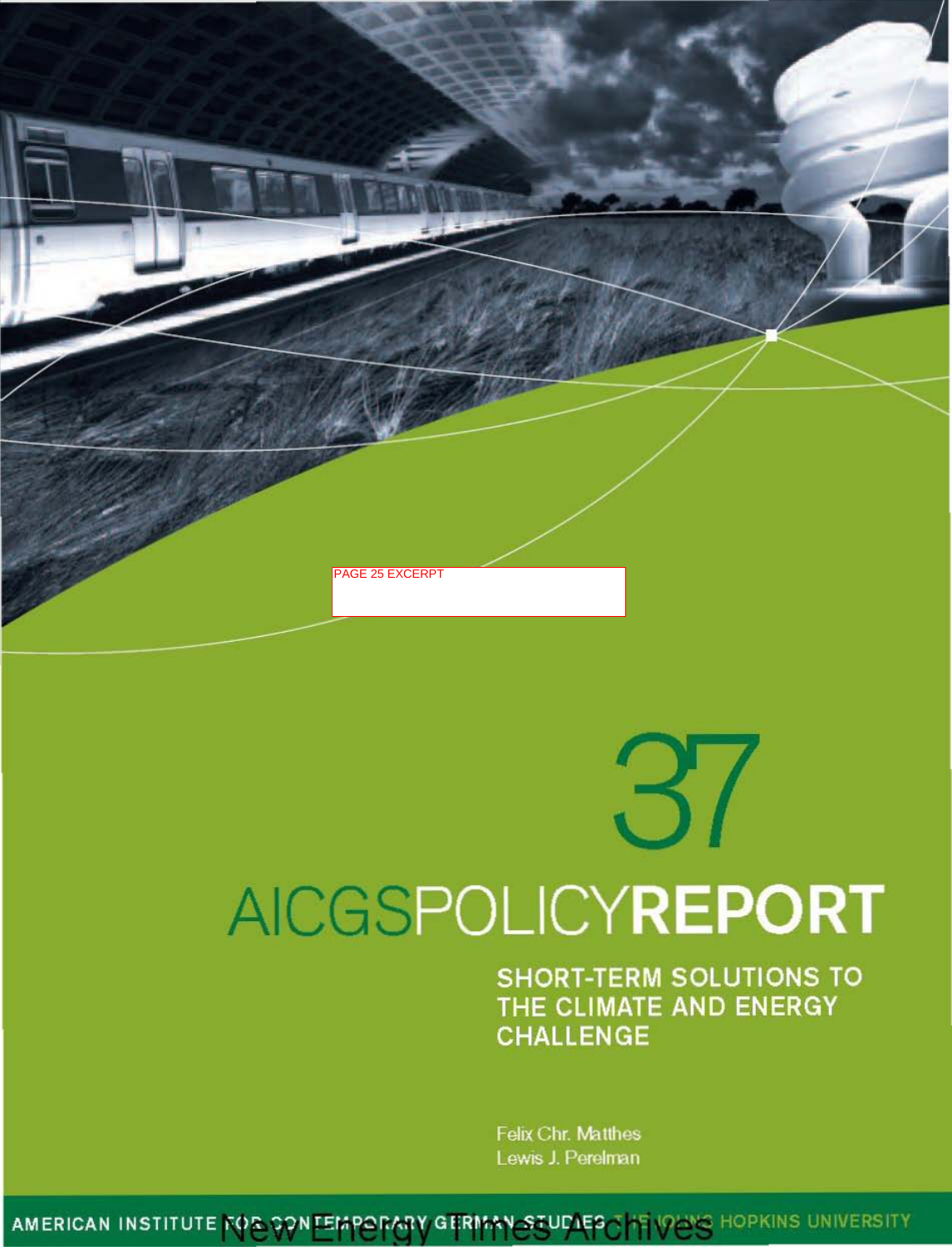



**YTIGESSING GRENON GRIDS TA** 

The American Institute for Contemporary German Studies stengthers the German-American relationship in an evolving Europe and changing world. The Institute produces objective and original analyses of developments and trends in Germany, Europe, and the United States; creates new transatantic networke; and facilitates dialogue among the busineeg political, and academic communities to manage differences and define and promote common intereste.

02008 by the American Institute for Contemporary German Studies

ISBN 1-933942-18-5

#### ADDITIONAL COPIES:

Additional Copies of this Policy Report are available for \$5.00 to cover poetage and handling from the American Institute for Contemporary German Studies, 1755 Massachusetts Avenue, NW, Suite 700 Washington, DC 20096, Tel: 202/332-9312, Fax 202/265-9631, E-mail: info@alogisorg Please consult our website for a list of online publications: http://www.aioga.org

The views expressed in this publication are those of the author(a) alone. They do not necessarily reflect the views of the American Institute for Contemporary German Studies

### TABLE OF CONTENTS

| Foreword                                                                                                                                          | з  |
|---------------------------------------------------------------------------------------------------------------------------------------------------|----|
| About the Author                                                                                                                                  | 5. |
| Chapter 1: The Near-Term Potential of Climate-Friendly<br>Technologies                                                                            | 7  |
| Chapter 2: The Near and Medium-Term Potential of<br>Climate-Friendly Technologies: Experiences and Lessons<br>from the German Debate and Policies | 39 |

## New Energy Times Archives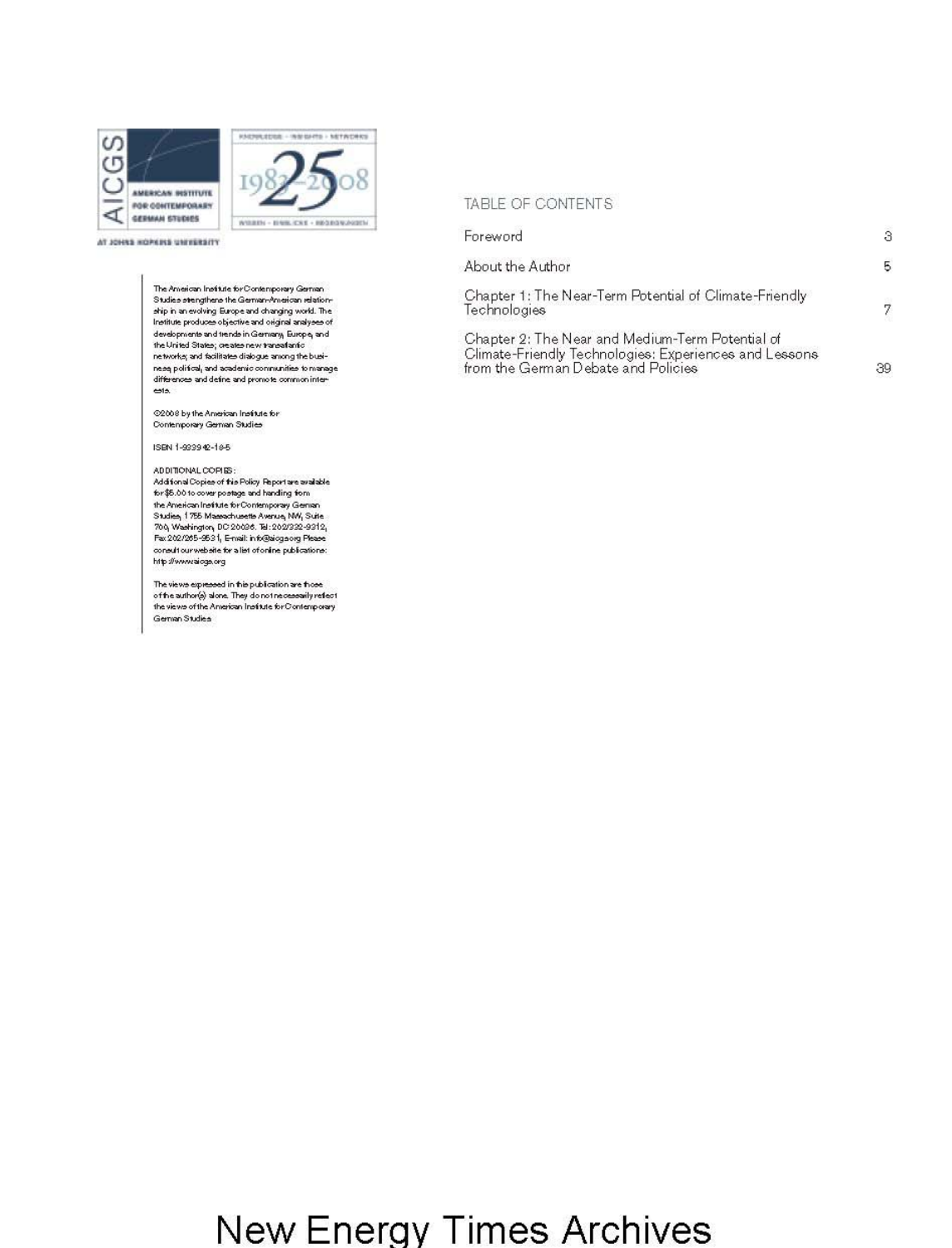### FOREWORD

This Policy Report is another significant study in the area of climate change and energy security, an important part of AICGS' research activities in 2008 and beyond. It was made possible through a generous grant from the Daimler-Fonds im Stifterverband für die Deutsche Wissenschaft.

In their studies, Lewis J. Perelman and Felix Chr. Matthes examine technological solutions that can make a substantial impact on climate protection and energy security today and in the near future. The crucial roles of energy efficiency, alternative energy production, and intelligent energy use are investigated for both Germany and the United States.

Avoiding climate change by developing and implementing new technologies is an attractive solution to the public and governments alike, as it is the least likely to fundamentally change our way of life. Yet, as Lewis Perelman outlines in his essay, technological developments take a considerable amount of time and cannot guarantee a satisfying solution. This is especially so as different agendas concerning energy security, economic policies, and environmental matters compete for the same financial resources. Thus, it is often most promising to design policies and measures to develop and implement technologies which combine all three competing agendas.

Dr. Jackson Janes Executive Director **AICGS** 

As Felix Matthes points out, in Germany, any improvement in the energy sector will require a basic restructuring of the infrastructure. For example, wind energy produced in northern Germany will have to be channeled to central Germany where the main energy users are located. Another area that has to be urgently addressed is energy storage, not least because of the proverbial "the wind does not always blow, the sun not always shine."

Both authors point out that any technological breakthroughs will have to be triggered by the right political, economic, and behavioral decisions. In the past, Germany has put its emphasis on regulating behavioral changes of the consumer. In the United States, the focus was rather on finding technological breakthroughs. Transatlantic collaboration in the area of research and development as well as a best-practice exchange regarding useful policies and measures could further the international debate on solutions for climate change immensely. There is no need to replicate the errors made elsewhere but in light of the short timeframe in which climate change has to be addressed, all the necessity to learn from each other.

AICGS will continue to foster the German-American dialogue on climate change and energy. We would like to thank the authors, the Daimler-Fonds, and Jessica Riester for her help in editing this publication.



# New Energy Times Archives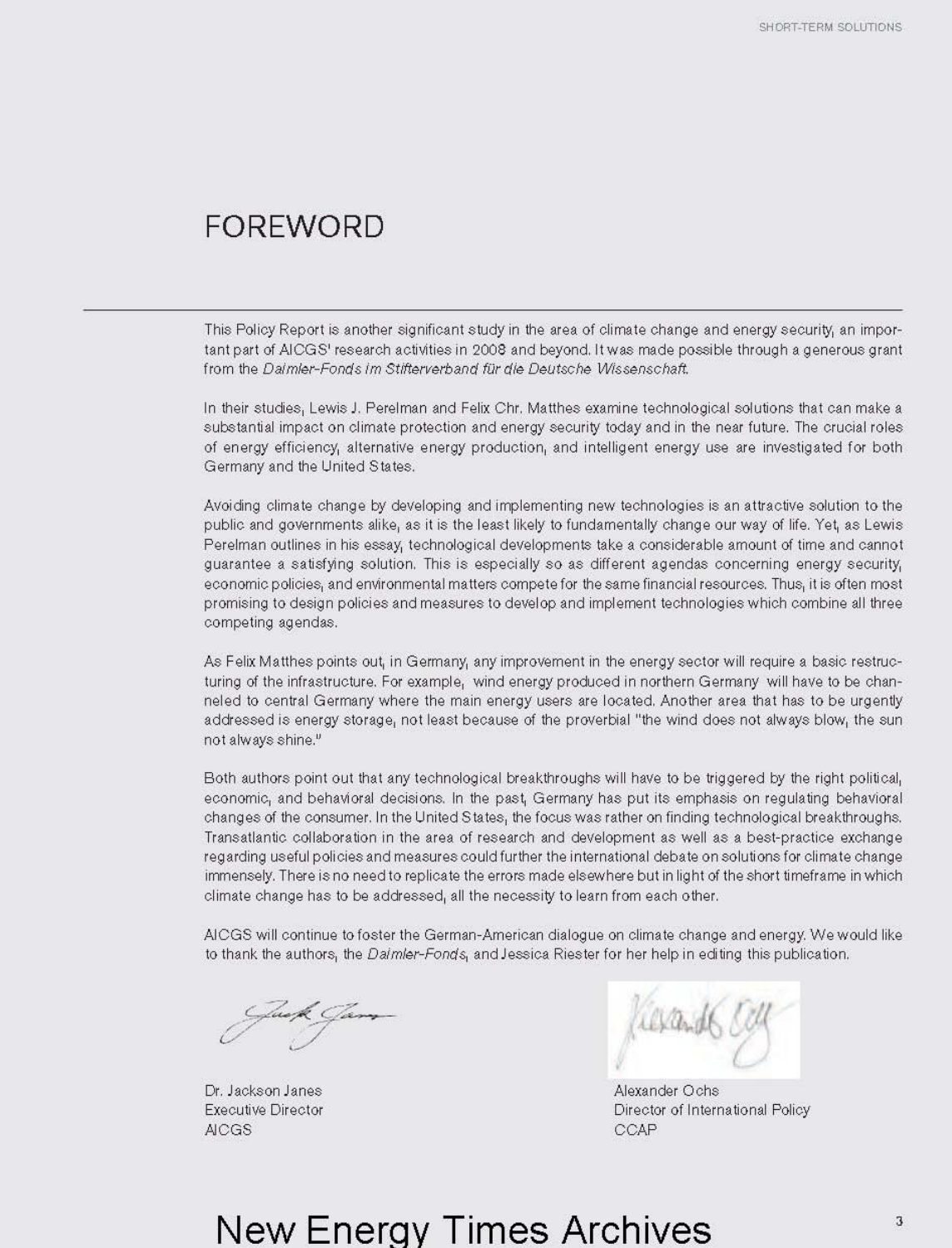### ABOUT THE AUTHORS

Dr. Felix Chr. Matthes is Senior Scientist at the Institute for Applied Ecology (Oko-Institut) in Germany, Coordinator of the Energy & Climate Division at the Institute for Applied Ecology, and a Guest Lecturer for energy policy analysis at Otto-Suhr-Institute for Political Science at the Free University of Berlin. From 2000 to 2002 he was a Scientific Member of the Study Commission (Enquete Commission) "Sustainable Energy in the Framework of Globalization and Liberalization" of the 14th German Bundestag. He then worked from 2002 to 2004 as Deputy Director of the Institute for Applied Ecology. In 2007 and 2008 Dr. Matthes was a Visiting Scientist at the Massachusetts Institute of Technology (Joint Program on the Science and Policy of Global Change). He is the author of numerous studies and publications on German and international energy, environmental, and climate policy. Key research topics during the last years have included CO<sub>2</sub> emissions trading, regulation of carbon dioxide capture and storage, energy and emissions projections, EU energy market development and market liberalization, assessment of policy tools in energy and environmental policies and international climate policy (e.g., national expert for in-depth review missions on national communications under the UNFCCC on behalf of the UNFCCC secretariat). Dr. Matthes received his PhD in political science summa cum laude at the Free University in Berlin in 1999.

**Dr. Lewis J. Perelman** is a member of the Institute of Electrical and Electronic Engineers, the Society for Risk Analysis, and is also a Senior Research Fellow of the Institute for Regulatory Science. He has over thirty years of professional experience focused on the processes of innovation, transformation, sustainability, and resilience; including strategic intelligence, policy development, planning, and assessment-as a consultant, analyst, author, publisher, and teacher. Dr. Perelman has taught at Harvard University and George Mason. University, has appeared on numerous radio and television programs, and has lectured at conferences, seminars, and meetings of business, public, and nonprofit organizations throughout the world. Dr. Perelman's publications include 12 books and over 100 other publications. As an author, Dr. Perelman produced School's Out, a best-selling book based on Project Leaming 2001, which he directed as a senior research fellow at the Hudson Institute. His first book, The Global Mind, was cited as one of the best scientific/technical books of the year by The Library Journal. Dr. Perelman was an editor and contributor to Energy Transitions for the American Association for the Advancement of Science, and authored The Leaming Enterprise for the Council of State Planning Agencies. For over four years, he was Executive Editor of Knowledge Inc., the leading management newsletter on organizational intelligence. He also served on the editorial board of the journal Technology & Culture. Dr. Perelman earned his doctorate in Administration, Planning, and Policy at Harvard following a special program of research applying cognitive science, human ecology, and welfare economics to strategies for sustainable development.